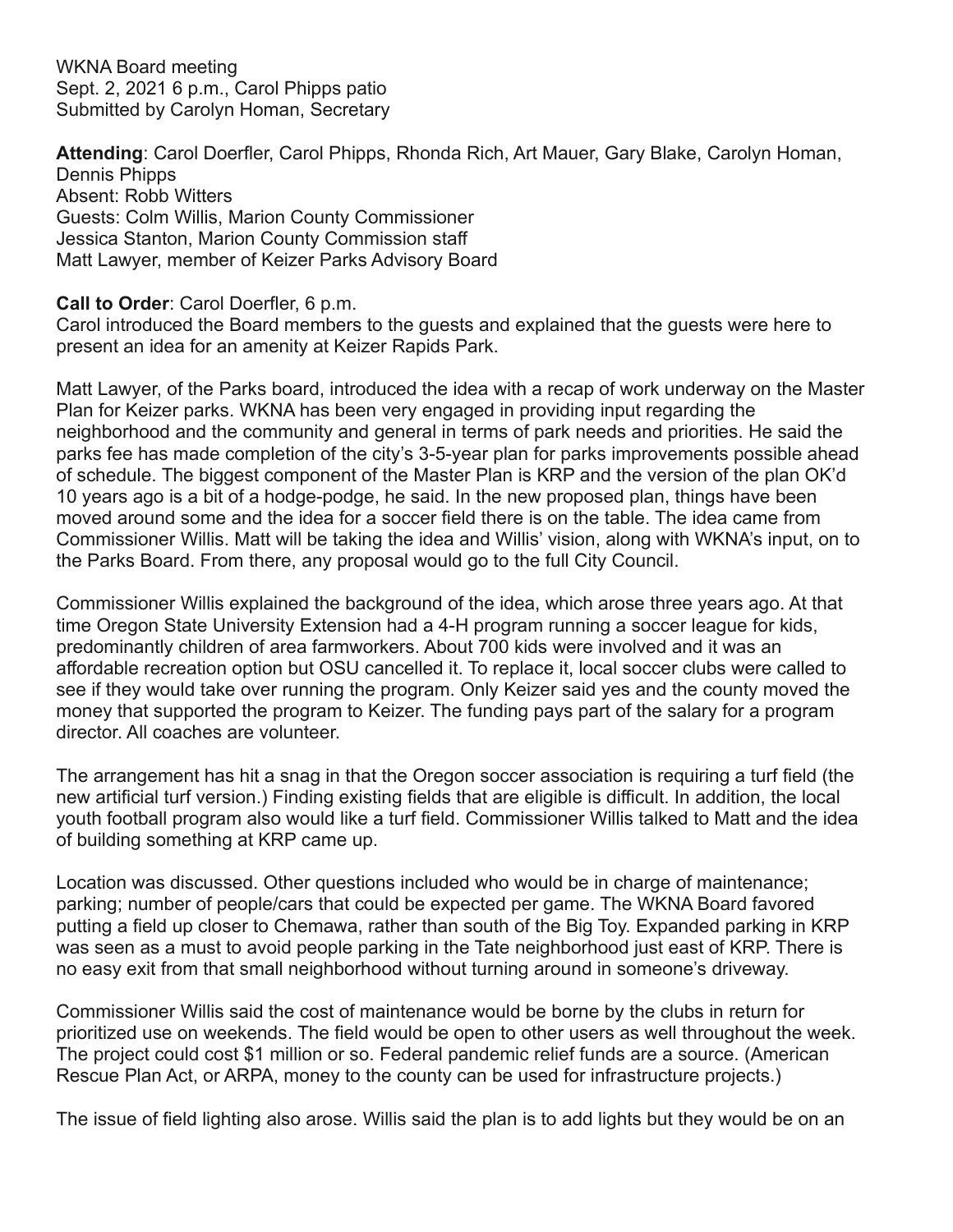auto turn-off and games should be finished by 8 p.m. or so. Given that the city rule is park closure by dusk, it was acknowledged that the rule would have to be amended. That probably would happen anyway if the Little League fields get lights, which has been suggested.

Rhonda asked that a fire hydrant be added to KRP given the ongoing drought and the increased activity the field would generate. Matt said he thought it was Marion County Fire jurisdiction but he would talk to Chief Cowan. One issue is a source for water.

In general, the Board favored the plan for soccer and definitely favored soccer over the previous idea for a softball field or fields. Carol told the guests that the Board would talk the plan over and get back to them. She thanked them for the presentation and added that we want to support all the kids who want to play.

Carol then called the regular Board meeting to order, starting with approving the minutes from Aug. 5. Rhonda noted the need to correct Jim Trett's name and the date to Aug. 5. Art moved approval as corrected; Gary seconded. Motion approved.

**Budget** – Carol bought two brochure boxes and stands at a cost of \$95.35. That is the only expenditure so far. Carol will check with Tim Wood about the budget total that was approved -- \$550 or \$500?

**Newsletter** – Carol thanked Robb, Carol P. and Carolyn for their work producing the first WKNA newsletter, distributed about mid-August. Carol P. put some hard copies in the various brochure boxes and distributed it to the WKNA email list. There has been no feedback.

**Keizer Times, Keizer Chamber, KMUZ, Salem Reporter** – Carolyn said meeting notices had gone to all outlets. She has replaced the SJ with Salem Reporter. The SJ calendar log-on keeps changing and wouldn't work the last few attempts (not even the "change your password" option.)

**Brochures and signs** – Art said supplies are fine. Carol D. said Robert Johnson, Parks manager, had OK'd putting a brochure box at the Tate entrance to KRP. New Cummings Principal Andy Kronsor also OK'd putting a box at the Cummings entrance and Carol P. has installed one there. Carol reminded everyone to get their meeting signs out for the General meeting.

**Little Free Library, Website, Facebook** – Carol D. said all are going well. Barb Smith put a link to the newsletter on the website.

# **REPORTS**

**Parks –** Carol P. and Dennis did a walking tour of W. Keizer parks (all but Palma Ciea). Matt Lawyer's work party did a half-day clean up there recently. They said the teeter-totter at Wallace House had been fixed (Carol D. had emailed Robert Johnson.) The Council's parks tour will be Monday, Sept. 13, starting at Claggett Creek. It proceeds to Northside and then Palma Ciea. They should arrive at P.C. around 7 p.m. Carol D. said it would be good if WKNA Board members could be there to share thoughts about that park. There is a picnic table there now. Carol put in a request to Matt when he was there with the work party.

**Food barrels** – Carol commended Dennis for his work picking up the food donations. He said it had been a good week with 125 pounds donated. August total was 315 pounds and \$40. He said Jim Johnson at the food bank told him the food bank was having trouble getting enough volunteers to keep the food bank open. Distribution happens at 4:30 on Monday and 8:30 a.m. on Thursday. Carol D. said she would post the need for volunteers on the website and FB page (as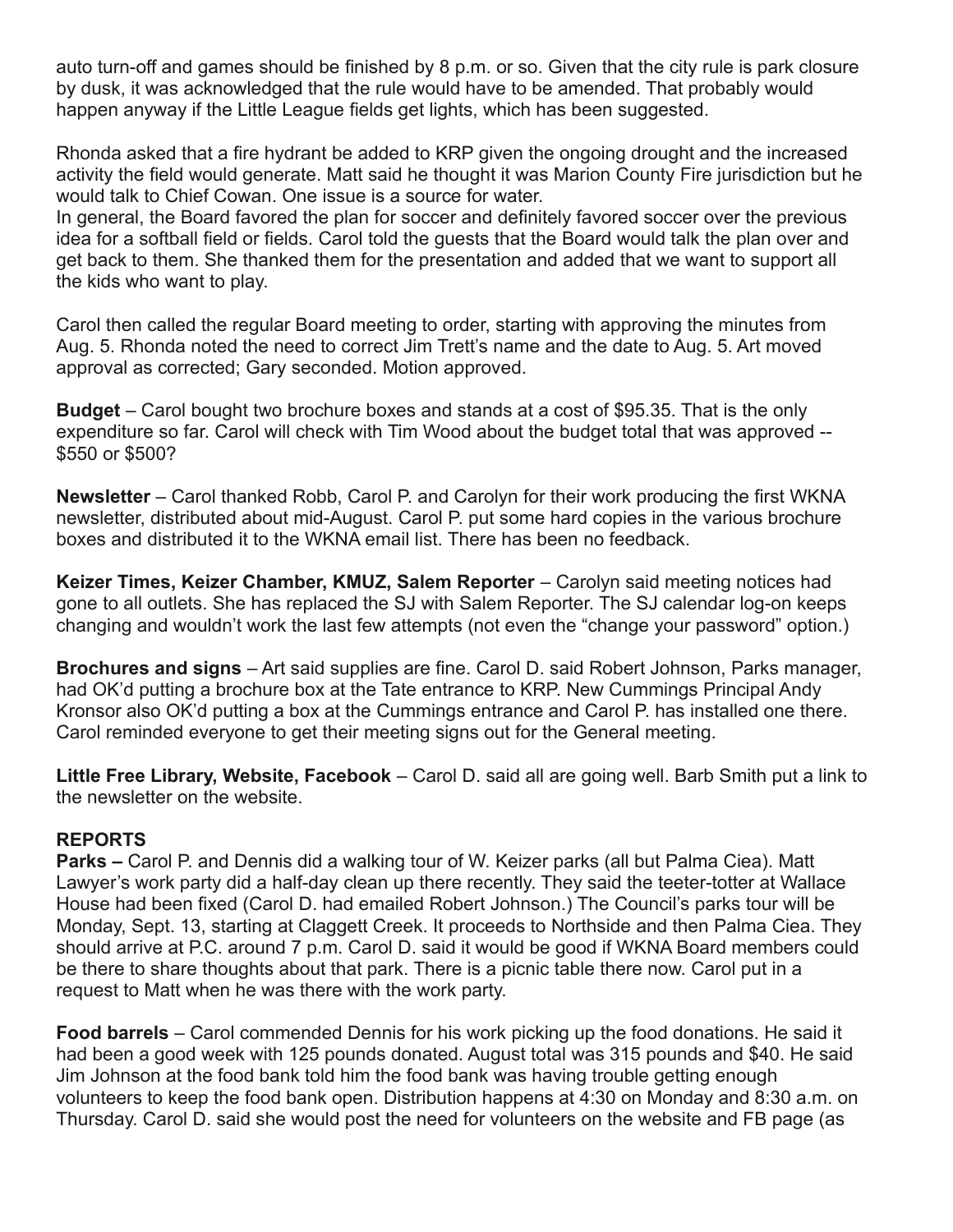well as Keizer Community Bulletin Board FB.)

## **Discussion**

**Cummings School Cleanup –** Carol P. has taken this on, cleaning up the front planter bed. She also now has a key to the water spigot and there are hoses that can be used for watering. She moved the blue pots to the front door and cleaned out the flower bed area near the east-side entrance that was mainly just weeds. WKNA meeting sign can go by that entrance and a brochure box as well. It all looks great! Carol P. said she feels keeping it neat and tidy teaches respect for property.

Carol D. said she talked to Principal Kronsor about the cougar mascot mural that was covered in part during the new construction. She is going to check around for someone to repaint the section that is covered by a steel girder.

**National Night Out/John Knox Presbyterian event** – Carol D. hasn't heard from Mary Jo Emment about a contact at the church to talk to about combining the NNO with the annual church potluck and collaborating with WKNA on a joint event.

**List of speakers –** Carol P. to send a reminder to Interim City Manager Wes Hare, who is to speak Sept. 9. Carol D. will send a reminder to Principal Kronsor.

October speaker Tom Rohlfing has confirmed he can be there. Group discussed having a speaker to address traffic in November. Carol D. said this needs to be a topic of some discussion at every meeting. She suggested using the fall to plan a strategy to address the issue of traffic and then hit it hard in early 2022.

For November, the Parks Master Plan was suggested as a topic. Another suggestion: someone to talk about city permits for sidewalks and other things. There was concern that November might be too late to talk about the Parks plan, depending on when it was approved to go to Council. We might need to schedule that for October. Carol D. will email Robert about when the plan is scheduled to go to Parks Board for approval. If the Master Plan has to go on the October agenda, we will ask Tom Rohlfing to hew to a strict time limit for his talk.

Re: the traffic campaign in January, discussion centered on using it as a "forum" to get people's input. There was a suggestion to get extra signs to alert neighbors and solicit their help in an antispeeding campaign and entice them to attend meetings to provide input.

#### **Roundtable**

**Soccer field** – Carol D. said she felt the proposed plan deserved a cautious yes, but she wants WKNA involved at every step so that what was said tonight ends up on the Master Plan.

Carol P. said WKNA needs to be at the Parks Board meeting when the plan is discussed. Gary agreed WKNA needs to stay involved. The group discussed wording for a possible resolution reflecting the WKNA Board's stance:

*The West Keizer Neighborhood Association Board agrees to support the plan for a youth soccer/football field at Keizer Rapids Park in the area just east of Walsh Way near Chemawa Road that was discussed at the Sept. 2 WKNA Board meeting with County Commissioner Colm Willis and Matt Lawyer, Keizer Parks Advisory Board member. The support comes with the provisos that:*